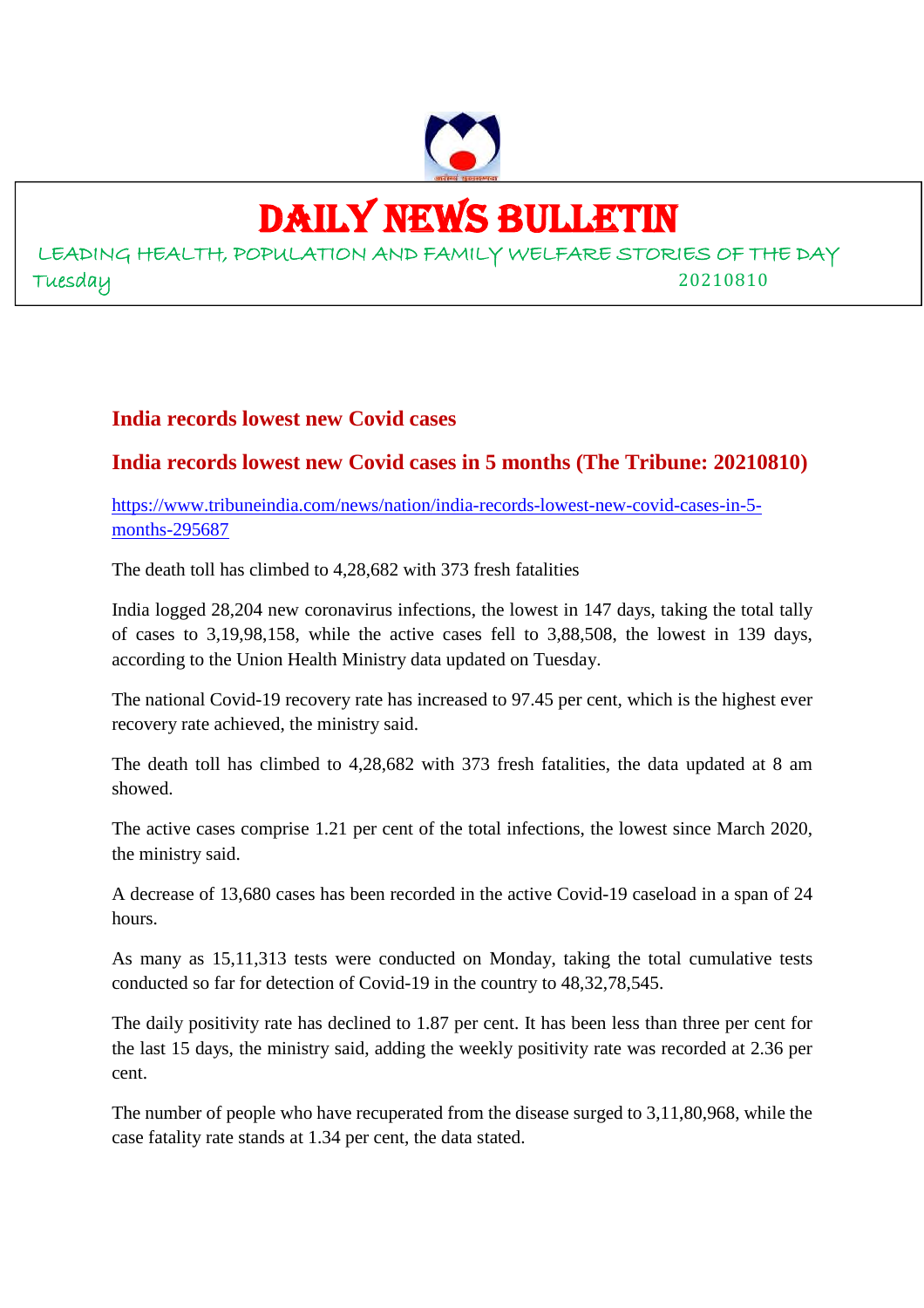Cumulatively, 51.45 crore Covid-19 vaccine doses have been administered under the nationwide vaccination drive till Tuesday morning.

India's Covid-19 tally had crossed the 20-lakh mark on August 7, 30 lakh on August 23, 40 lakh on September 5 and 50 lakh on September 16.

It went past 60 lakh on September 28, 70 lakh on October 11, crossed 80 lakh on October 29, 90 lakh on November 20 and surpassed the one-crore mark on December 19.

India crossed the grim milestone of three crore on May 4 and three crore on June 23.

The 373 new fatalities include 105 from Kerala and 68 from Maharashtra.

A total of 4,28,682 deaths have been reported so far in the country including 1,34,064 from Maharashtra, 36,817 from Karnataka, 34,340 from Tamil Nadu, 25,067 from Delhi, 22,774 from Uttar Pradesh, 18,240 from West Bengal and 17,852 from Kerala.

The ministry stressed that more than 70 per cent of the deaths occurred due to comorbidities.

"Our figures are being reconciled with the Indian Council of Medical Research," the ministry said on its website, adding that state-wise distribution of figures is subject to further verification and reconciliation  $=$  PTI

### **Covid pandemic**

### **Covid pandemic: How parents can help kids deal with back-to-school anxiety (The Tribune: 20210810)**

https://www.tribuneindia.com/news/coronavirus/covid-pandemic-how-parents-can-help-kidsdeal-with-back-to-school-anxiety-295188

Anxiety may be a challenge for many more children than usual, and it can be intertwined with other feelings, such as excitement and shyness

Covid pandemic: How parents can help kids deal with back-to-school anxiety

Photo for representational purpose only. iStock

Bridgewater (US), August 9

As a child, I had a great deal of anxiety. If you've ever seen me speak in public, that might surprise you. But anxiety among children is extremely common and affects almost all children, to varying degrees.

During pre-pandemic times, researchers noted that as many as 7% of children had a diagnosable anxiety disorder that disrupted their everyday functioning. In addition, 20% had a tendency to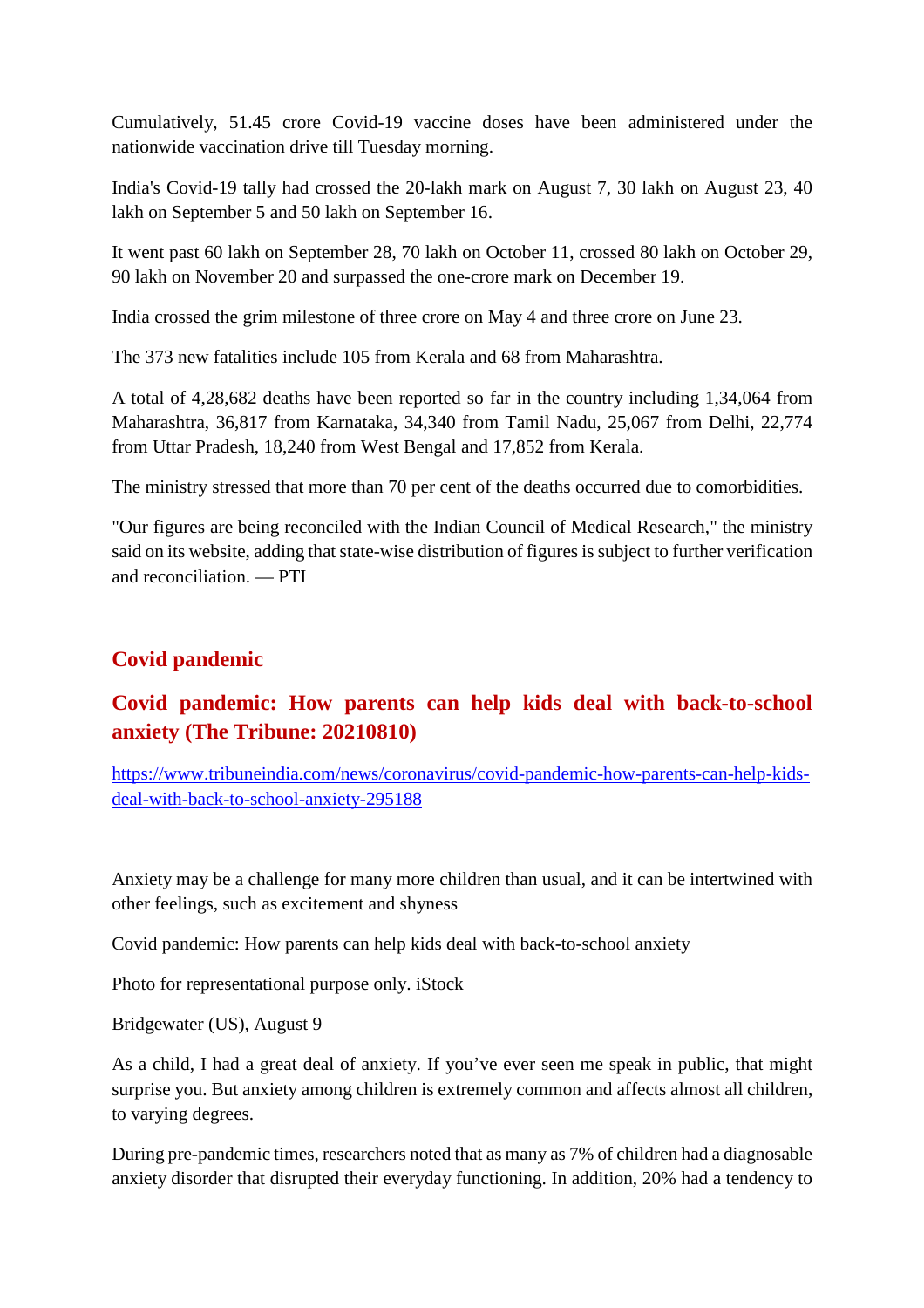feel anxious that didn't rise to the level of a clinical disorder. And all children feel anxious at some time or another.

As a researcher who's studied children's mental health for decades, I know that predictability helps prevent anxiety in children. Predictability means things going along as they've always gone: sleep at night, up in the morning, cornflakes for breakfast, off to school, activities in the afternoon, dinner with the family.

In Louise Fitzhugh's children's novel "Harriet the Spy," Harriet's mother can't believe that her daughter always takes a tomato sandwich to school. Always. Harriet has no interest in variety. She's perfectly happy with the same sandwich, year after year.

Given children's fondness for sameness and predictability, it should be no surprise that a global pandemic that halted school as kids know it, slammed the brakes on seeing friends, stopped extracurricular activities and banished all but immediate family members would have a profound impact on children's anxiety.

A to-be-published study I conducted on 238 teens between January and May 2021 at the Massachusetts Aggression Reduction Center found that an astonishing 64% reported increased anxiety over the course of the pandemic. Even back in the spring of 2020, researchers were finding increased levels of anxiety among children in China. Similarly, a large-scale survey by the nonprofit Save the Children found significant increases in negative emotions including anxiety, in 48 countries, around the globe.

To whatever extent the delta variant affects in-person instruction in the fall of 2021, back-toschool this year will be different from pre-pandemic years. Anxiety may be a challenge for many more children than usual, and it can be intertwined with other feelings, such as excitement and shyness.

Here are steps parents can take to help reduce their kids' back-to-school anxiety and encourage a better start to the fall term.

1. Look for general symptoms of anxiety

Ask your kids how they're feeling about going back to school, and keep an eye out for headaches, stomachaches, sleeping troubles, persistent "what if" questions, crankiness, excessive concern about very distant events, problems focusing on schoolwork and persistent concerns that aren't alleviated by logical explanations. An example of this might be worrying that there has been no progress in fighting the pandemic, despite widespread information about the development of effective vaccines and better treatments.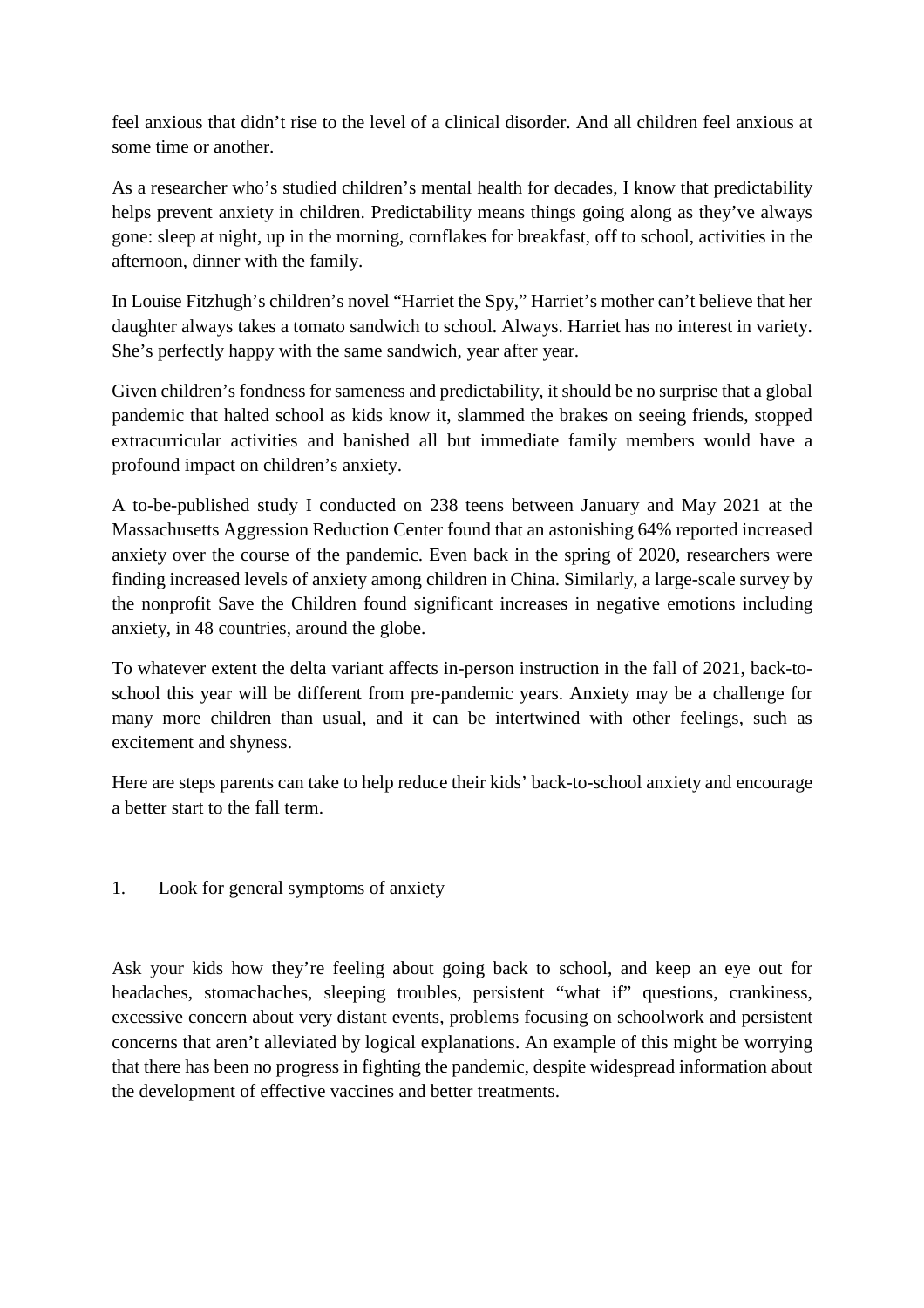What's tricky, of course, is that any of these can potentially be an indication of many different problems, so take a second step. Talking to your kids about their thoughts may help you unravel whether they're feeling anxious.

### 2. Encourage activities that reduce anxiety

Playing outside, playing with friends or even just "hanging out" can be powerful ways to reduce negative feelings. Outdoors, people often feel more relaxed – the antithesis of anxiety. Playing in an unstructured way – that is, without someone else telling them what or how to play – allows kids to work through their feelings successfully and reduce anxiety.

3. Help your kids understand the pandemic Look for books and activities that can educate kids about the pandemic and post-pandemic life to help them feel like they understand what is happening around them. Children may not understand what a vaccine is, for example, and how it can protect against disease. People who know more about cataclysmic events or relevant facts typically feel less helpless, and children are no exception. There are several age-appropriate books that use pictures and humor to explain to kids what is happening.

### 4. Focus on family activities

The emotional connection that children have with their families is their psychological anchor during difficult times. At a time when so much of everyday life has changed, spending time with family can be an antidote for uncertainty. Take a walk or a hike together, eat dinner together, play board games.

### 5. Embrace distraction

Distraction isn't a cure for anxiety, but it can diminish its intensity and help sufferers think more clearly about the source of their worries. When children are feeling very anxious, it's fine to talk to them about how watching an engaging program, or reading a funny book, can help them feel calmer.

### 6. Get professional help when needed

If your child's anxiety is interfering with sleep, eating, socializing or school attendance, and it persists beyond a few days, it's a good idea to call your pediatrician or family doctor and report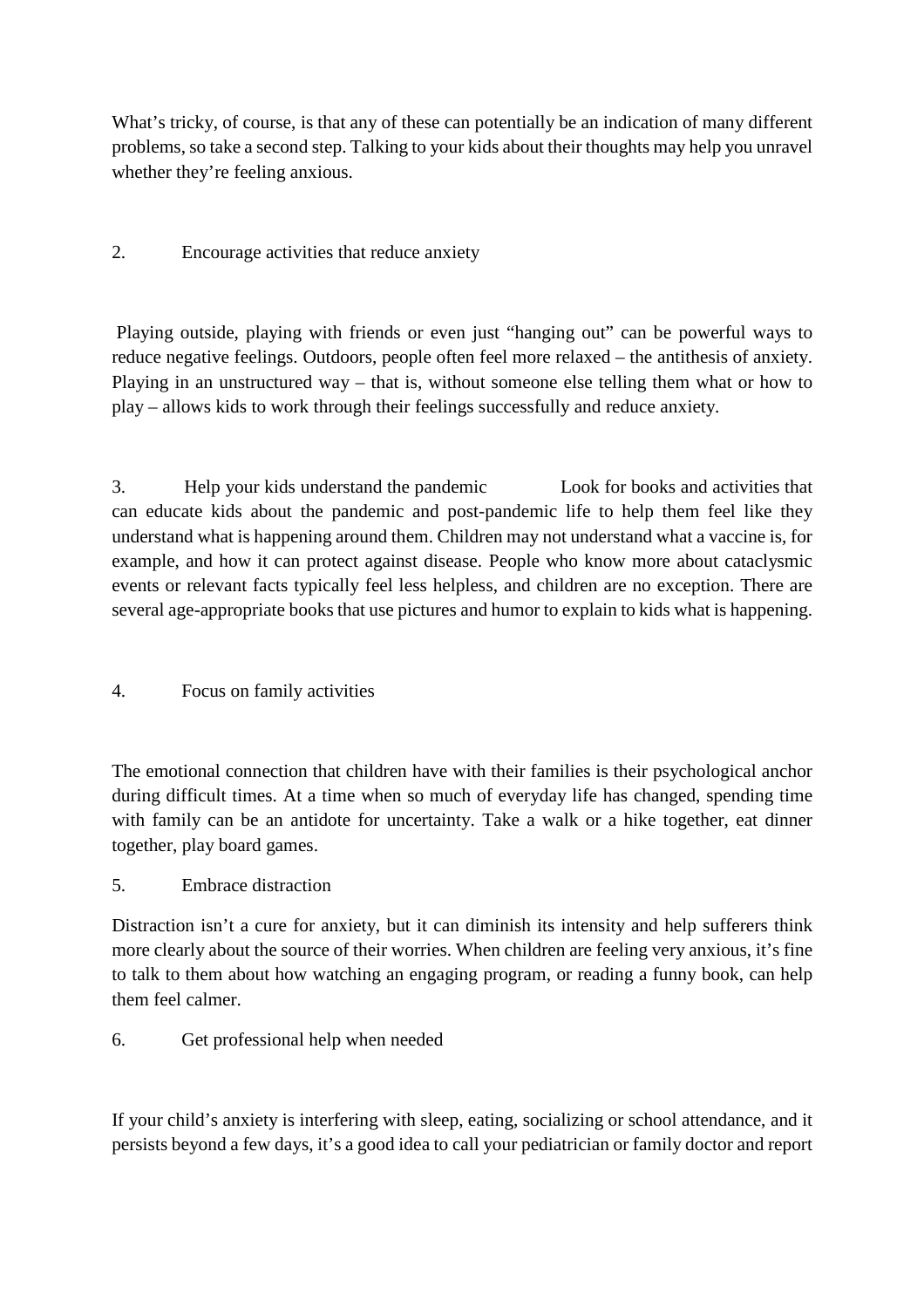what's going on. Medical professionals who work with children are seeing anxiety skyrocket among kids, and they know how to get your child the necessary help.

As with any back-to-school season, you may find yourself shopping for binders and backpacks. This year in particular, though, children and their anxiety may need more of a focus. Practicing simple prevention and intervening when necessary can get your kids off to a great school year. — The Conversation (Elizabeth Englander, Bridgewater State University)

### **Vaccination**

### **Canada begins allowing fully vaccinated US citizens to visit again(The Tribune: 20210810)**

https://www.tribuneindia.com/news/coronavirus/canada-begins-allowing-fully-vaccinated-uscitizens-to-visit-again-295191

US citizens and legal permanent residents must be both fully vaccinated and test negative for Covid-19 within three days to get across one of the world's longest and busiest land borders

Canada begins allowing fully vaccinated US citizens to visit again

The US-Canada border has been closed to nonessential travel since March 2020 to try to slow the spread of the coronavirus. Reuters

Canada on Monday is lifting its prohibition on Americans crossing the border to shop, vacation or visit, but the United States is keeping similar restrictions in place for Canadians, part of a bumpy return to normalcy from Covid-19 travel bans.

US citizens and legal permanent residents must be both fully vaccinated and test negative for Covid-19 within three days to get across one of the world's longest and busiest land borders. Travellers also must fill out a detailed on application on the arriveCAN app before crossing.

Even though travellers have to register, the Canada Border Services Agency won't say how many people they are expecting to enter Canada for the reopening. But travelers should plan for the possibility of additional processing time at the border.

"CBSA will not compromise the health and safety of Canadians for the sake of border wait times," agency spokeswoman Rebecca Purdy said in a statement.

While the Canada Border Services Agency won't say how many people it's expecting, Garnet Health, an Essex, Vermont-based company that offers same-day Covid-19 testing, has seen the number of tests it performs more than triple in recent weeks. The increase coincides with Canada's decision last month to drop a two-week quarantine requirement for its citizens when they return home from the US.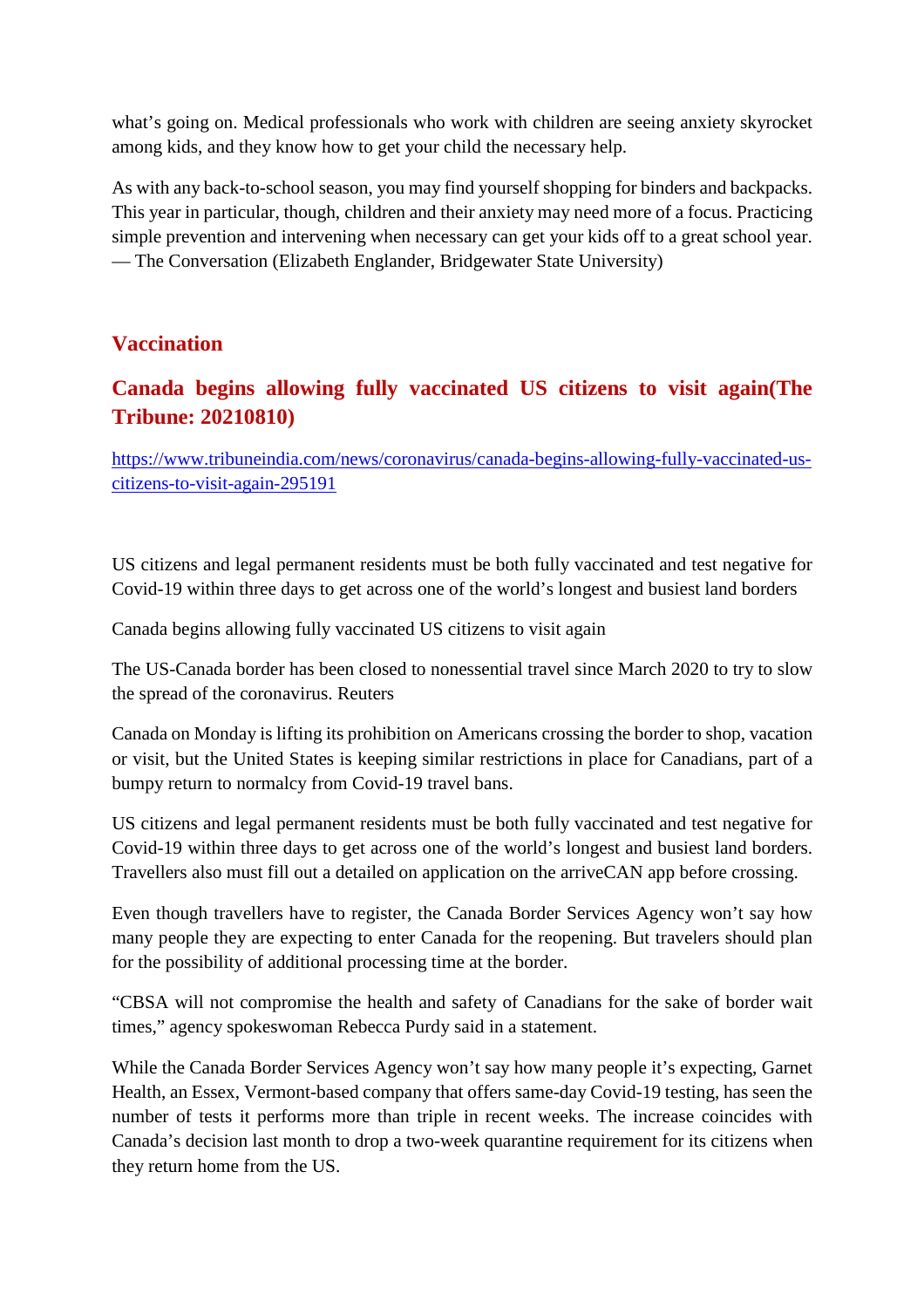"I imagine once that border opens, we are going to see lots of people," said Chelsea Sweeney, the company's director of business development.

The US-Canada border has been closed to nonessential travel since March 2020 to try to slow the spread of the coronavirus.

The US has said it will extend its closure to all Canadians making nonessential trips until at least August 21, which also applies to the Mexican border. But the Biden administration is beginning to make plans for a phased reopening. The main requirement would be that nearly all foreign visitors to the U.S. will have to be vaccinated against the coronavirus.

But Canadians aren't waiting for reciprocal rules.

Joel Villanueva, owner of Primo's Mexican Grill in White Rock, British Columbia, about 2.5 miles (4 kilometers) north of the U.S. border, is more than ready for Americans to return.

"Let's get this thing going," he said. "A lot of our customers are from the United States, and we are literally minutes from across the border. We welcome our Americans, and we depend on their foot traffic."

Villanueva said he supports people coming who are fully vaccinated and doesn't think there will be a rush of Americans initially. But if his restaurant and dozens of others along the waterfront could fill some tables with U.S. visitors every day for the rest of the summer, it would be a big financial boost, he said.

Near the border in Washington state, Blaine Chamber of Commerce board member Carroll Solomon called the reopening a step in the right direction for businesses. But she also said it was somewhat concerning because of an increase in Covid-19 cases nationwide as the highly contagious delta variant spreads.

"For people who need to get up there (to Canada) for family reasons, it's wonderful," said Solomon, who also volunteers at the Blaine Visitor Information Center.

With all the hoops people need to jump through — being fully vaccinated, getting tested for Covid-19 and uploading that information to an app — she doesn't think that people will be going to Canada for many day trips.

"I have a lot of friends on the Canadian side and would love to go have lunch with somebody, but you can't just do that; you have to plan days in advance to make sure you can get through," Solomon said.

It's going to be an event for the Blaine area when Canadians can come down on a regular basis, she said.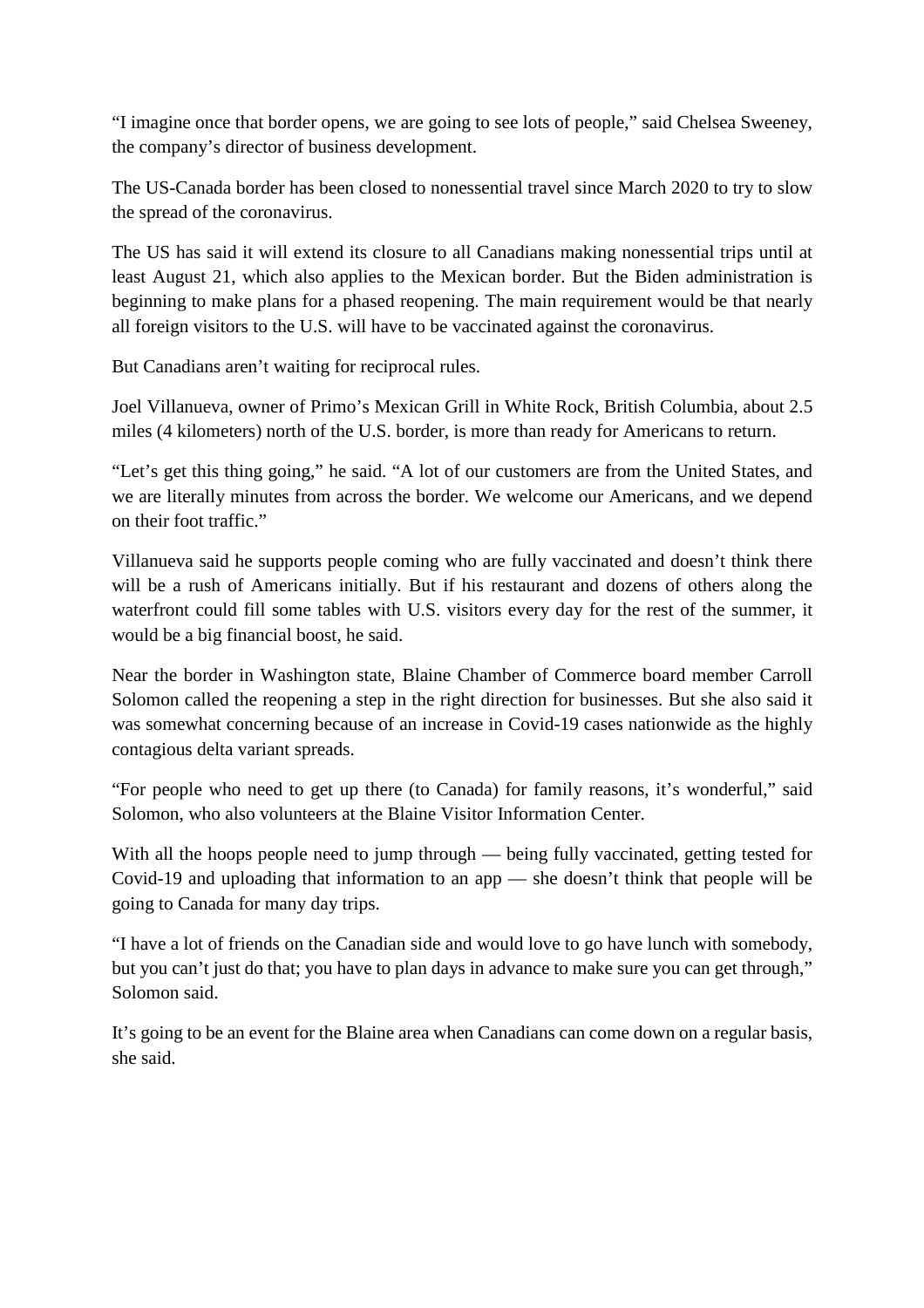As far as returning to the United States from Canada, US Customs and Border Protection spokesman Jason Givens said there's no requirement to show proof of vaccination or a negative Covid-19 test.

"CBP officers have been processing essential travel throughout the pandemic and remain ready and able to process American citizens and permanent residents returning from Canada," Givens said by email.

Steve Blake, who lives in Stanstead, Quebec, just across the border from Derby Line, Vermont, is hoping his siblings living in the United States will be able to visit Canada soon so they can hold a memorial service for their mother who died in early 2020, just before the pandemic closed the border. But given the requirements, he doesn't know how quickly that will happen.

### **ICMR study**

### **ICMR study on mixing Covishield and Covaxin could open possibilities (The Indian Express: 20210810)**

https://indianexpress.com/article/opinion/editorials/covishield-covaxin-mixing-covidpandemic-coronavirus-vaccination-7446206/

Studies are already underway to ascertain the most potent gap between doses in a combination approach. ICMR needs to upscale its endeavour in these directions.

Mix-and-match trials have not reported significant side-effects so far.

In the initial months of the pandemic, when the quest for vaccines had just begun, a section of epidemiologists suggested the possibility of using mixed immunisation as one strategy against the unpredictable pathogen. Using a pair of two different vaccines was also advocated as a panacea to supply shortages. Now an ICMR study on 18 people, who were administered Covaxin as their second shot after having received Covishield as the first jab, has yielded encouraging results. The inadvertent mixing of shots triggered a superior immunogenicity profile — including against the virus's more infectious variants — as compared to that produced by two doses of the same vaccine. However, the researchers have rightly cautioned that more detailed analysis is required before the mix-and-match approach becomes an accepted part of the anti-Covid strategy.

For at least two decades, researchers have been trying to find potent immune response combinations against several viral diseases, including HIV. In recent years, the endeavour seems to have met with some success with respect to the Ebola vaccine. The Moscow-based Gamaleya Research Institute that has been at the forefront of this research used the approach to develop its anti-Covid vaccine, Sputnik V. The vaccine uses two different vectors for its two shots — the first dose has the same adenovirus as in the Ebola virus, Ad5, while the second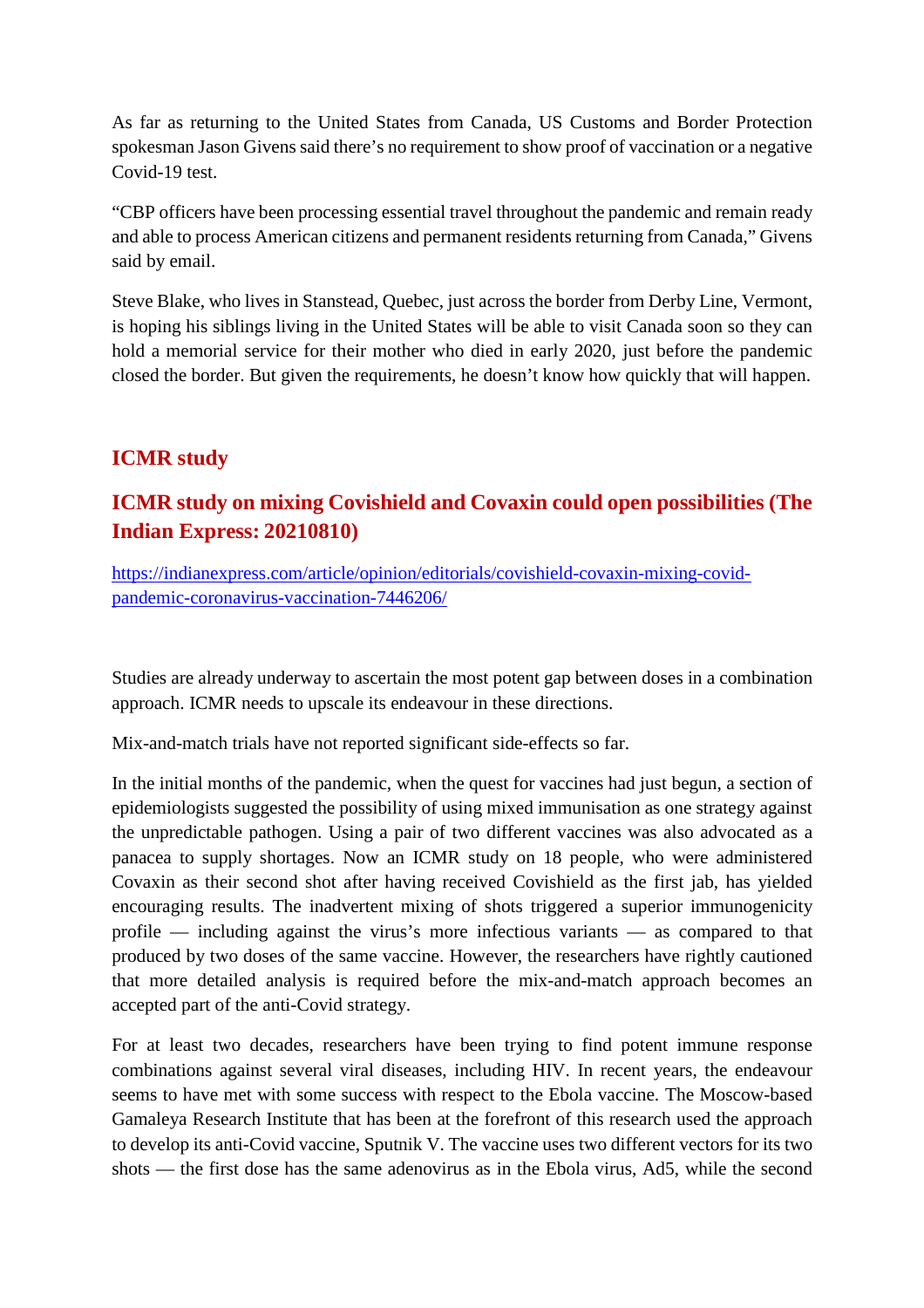shot uses Ad 26. In the past three months, a slew of studies has suggested broadening the frontiers of the combination approach — pairing shots that use fundamentally different technologies. Preliminary studies show that adenovirus-based vaccines induce strong T-cell response — cells critical to early recognition and management of viral infections — whereas messenger RNA vaccines generate a high number of antibodies. Training the immune cells by a viral vector followed by an antibody boost could, therefore, lead to a potentially stronger defence against a SARS Cov-2 attack. A similar quest is reportedly behind a joint initiative by Gamaleya and AstraZeneca that explores the possibility of combining vaccines developed in the two laboratories. The ICMR study indicates the possibility of Covaxin, which relies on chemically inactivated viruses, becoming part of another potent pair.

Mix-and-match trials have not reported significant side-effects so far. But experts say these trials need to have several times more participants to pick up rare events. Caution is also imperative because the endeavour combines shots that have different adverse event profiles. Studies are already underway to ascertain the most potent gap between doses in a combination approach. ICMR needs to upscale its endeavour in these directions.

### **Neck pain**

### **Three effective stretches to help you relieve upper back and neck pain(The Indian Express: 20210810)**

https://indianexpress.com/article/lifestyle/fitness/relieve-your-upper-back-and-neck-painwith-these-easy-stretches-7441263/

Nutritionist Rujuta Diwekar recently shared the easy stretches on Instagram -- check them out here

upper back pain, neck painThe prolonged work from home situation has led to an increase in back and neck pain complaints owing to the lack of an ideal work condition at home. (Source: Getty images/Thinkstock)

The Covid-19 pandemic has shut millions inside their houses, forcing them to work from home. However, the prolonged work from home situation has led to an increase in back and neck pain complaints owing to the lack of an ideal work condition at home. Due to the absence of a proper workstation at home, most people end up working from their couches and beds.

These sitting positions often result in bad posture and neck and upper back pain. However, with a few simple stretches daily, you can overcome these pains before they become chronic.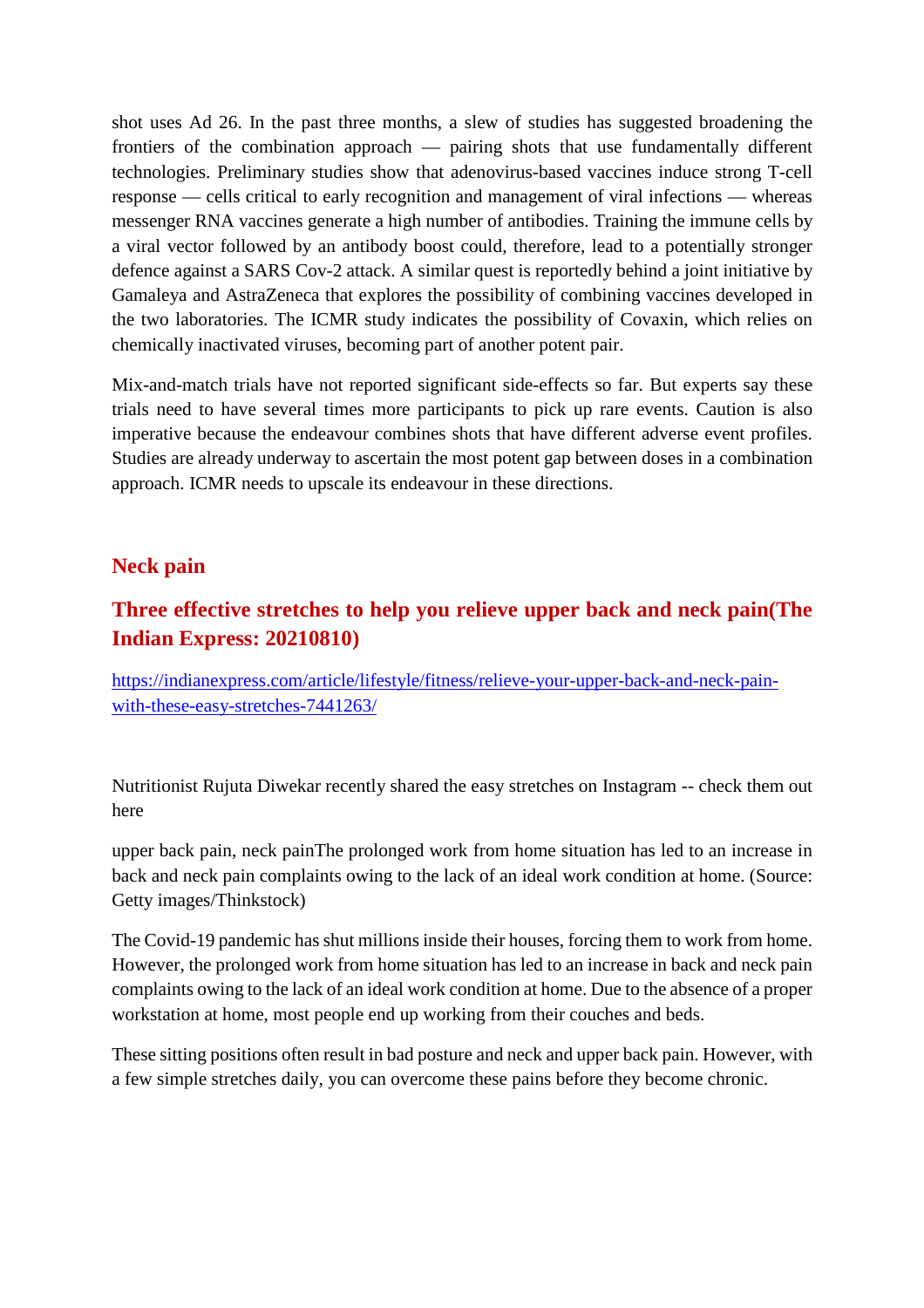### **Covid -19 Threat (The Asian Age: 20210810)**

http://onlineepaper.asianage.com/articledetailpage.aspx?id=15761017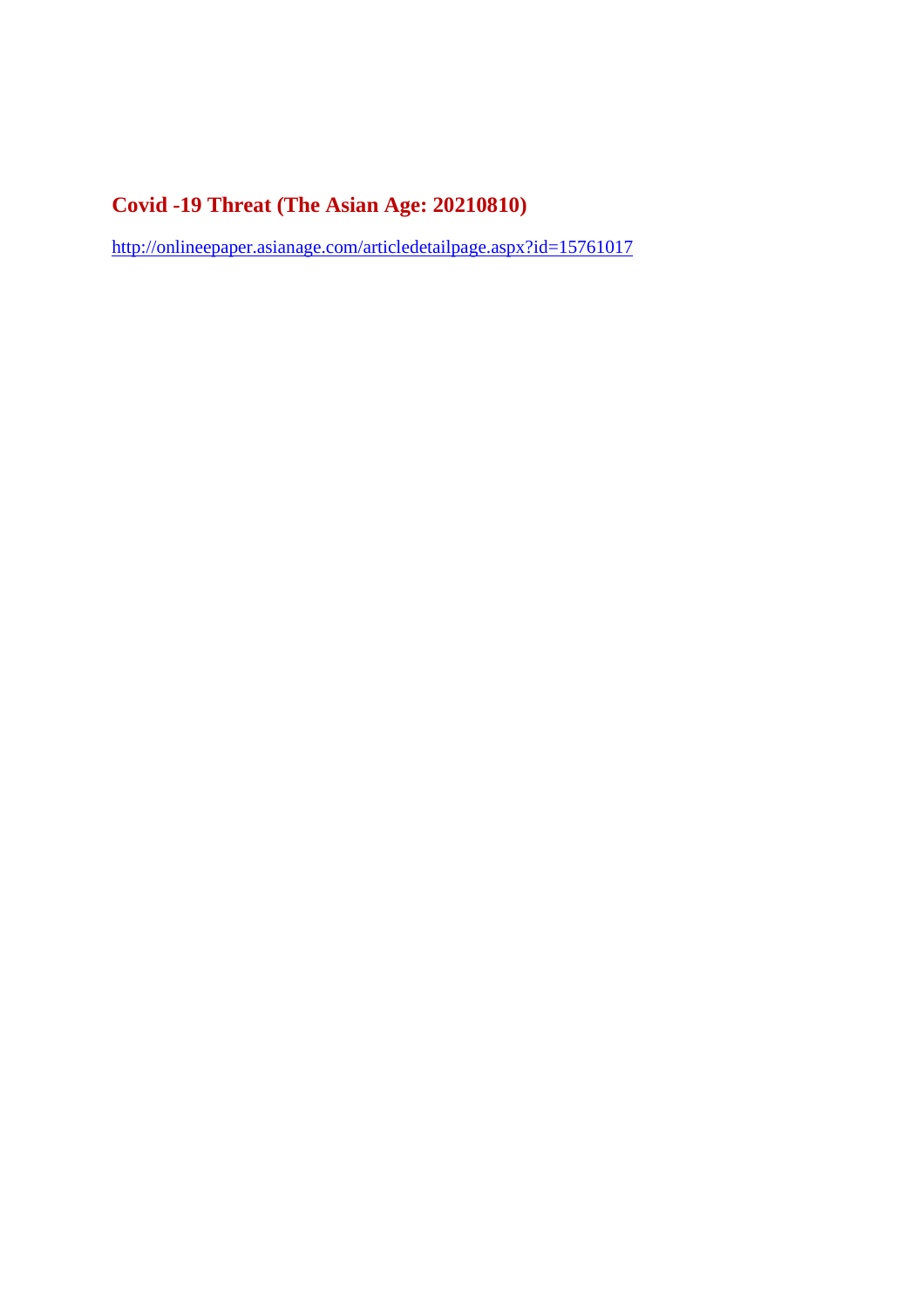# **THE ASIAN AGE**

### **10 AUGUST 2021**

# Games were compelling despite Covid-19 threat

n understated Olympics held in the shadow of a globally debilitating virus came to a memorable climax in a colourfully modern closing ceremony. For all its flaws and its strict Covid protocols, the conduct of the Games was a tribute to the human spirit that refused to surrender to fatalism as athletes from 206 nations gathered for a fortnight in one of the most densely populated cities of the world. The positivity rate from Olympic Games testing was just 0.02 per cent but very few unlucky athletes were denied an opportunity to compete because they picked up the virus in Tokyo. The Games, often derided as a commercialised celebration of universal humanity, did well to show the path to living with the pandemic while coping with the siege mentality that has beset billions around the world.

India placed 48th with a record haul of seven medals and 33rd in terms of overall medals won but when seen on a per population basis it would have to be rated as the lowest. That it led to euphoria was due mostly to a historic gold medal won in track & field. This should set us thinking about

India placed 48th with a record haul of seven medals and 33rd in terms of overall medals won but when seen on a per population basis it would have to be rated as the lowest.

whether national self-worth is to be measured in terms of Olympic medal-winning ability. If you left it to the politicians, they would gladly embrace anything that would make them look good, even if they only bask in reflected glory. As a country that is regularly handing out food grains free to 80 crore people, who constitute nearly 60 per cent of the population, we tend to make a virtue out of necessity though it damns us as a nation incapable of lifting its people out of dire poverty. India's sports budget was<br>reduced by 8 per cent to  $(2,596.14)$  crore in the Union budget for 2021-22.

Sport is crucial to the health and well-being of youth and it is no shame that governments should back sportspeople with infrastructure, access to training programmes and incentives. The Olympics may have shown national overreach as in state-sponsored doping in an ambivalent light with Russia excluded and still ROC athletes won 20 gold medals. The USA, which pipped China 39-38 in the gold, featured its free enterprise and societal backing against China's overt State support for sport. India would have to prime up its hybrid system where the greater sporting expertise of athletes and coaches, many of whom are foreigners, is recognised as the route to higher performance and they have to be backed by government resources, as indeed it was in the case of the Subedar from the Indian Army, Neeraj Chopra, who was free to train as he wished while India sponsored him and his javelins. A handful of athletes have made us proud and it is best that we recognise their sacrifices and their efforts rather than try to own them.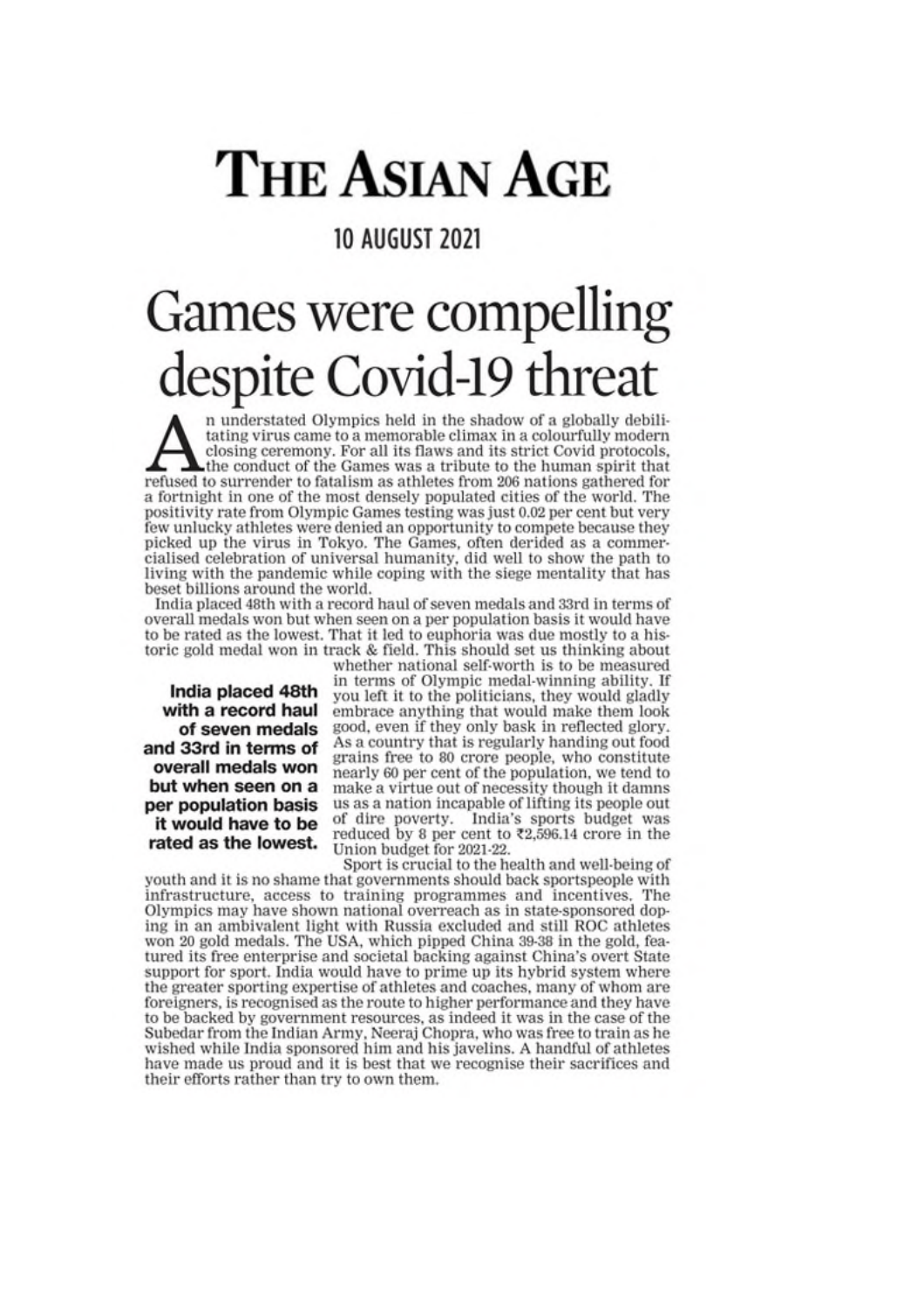### **COVID-19 vaccination**

### **Pandemic of distrust: On resisting COVID-19 vaccination (The Hindu: 20210810)**

https://www.thehindu.com/opinion/editorial/pandemic-of-distrust-the-hindu-editorial-onresisting-covid-19-vaccination/article35754043.ece

Those resisting vaccination mostly conform to a specific social, cultural, and political profile

President Joe Biden and the director of the CDC warned this week that the

### **Corona Cuppa Variant (Hindustan: 20210810)**

https://epaper.livehindustan.com/imageview\_975529\_81890988\_4\_1\_10-08- 2021 2 i 1 sf.html

पांच जिलों के 354 पॉजिटिव सैंपलों में मिले 65 मामले, भुवनेश्वर में कराई गई थी होल जिनोम सिक्वेंसिंग

**। का कप्पा वा**  $\overline{a}$ O



#### धनबाद | अमित रंजन

धनबाद समेत झारखंड के पांच जिलों .<br>में इम्युन सिस्टम को चकमा देने वाला कोरोना वायरस का कप्पा वेरिएंट (बी.1.617.1) मिला है। भवनेश्वर के लाइफ साइंस लेबोरेटी में राज्य के 354 सैंपलों की हुई होल जिनोम सिक्वेंसिंग में इसका खुलासा हुआ है। 65 सैंपल में कप्पा वेरिएंट मिला।

बता दें कि 11 अप्रैल से 9 जून 2021 के बीच झारखंड के 15 जिलों से 896 सैंपल जांच के लिए भुवनेश्वर भेजे गए थे। इसमें 354 का परिणाम जारी हुआ है। इसमें 250 केस वेरिएंट ऑफ कंसर्न (वीओसी) और 65 वेरिएंट ऑफ इंट्रेस्ट (वीओआई) के मिले। वेरिएंट ऑफ इंट्रेस्ट के सभी केस कप्पा के थे। ईस्ट सिंहभूम में सबसे ज्यादा 43 और रांची में 10 केस कप्पा वेरिएंट का मिले हैं। हजारीबाग के 5.

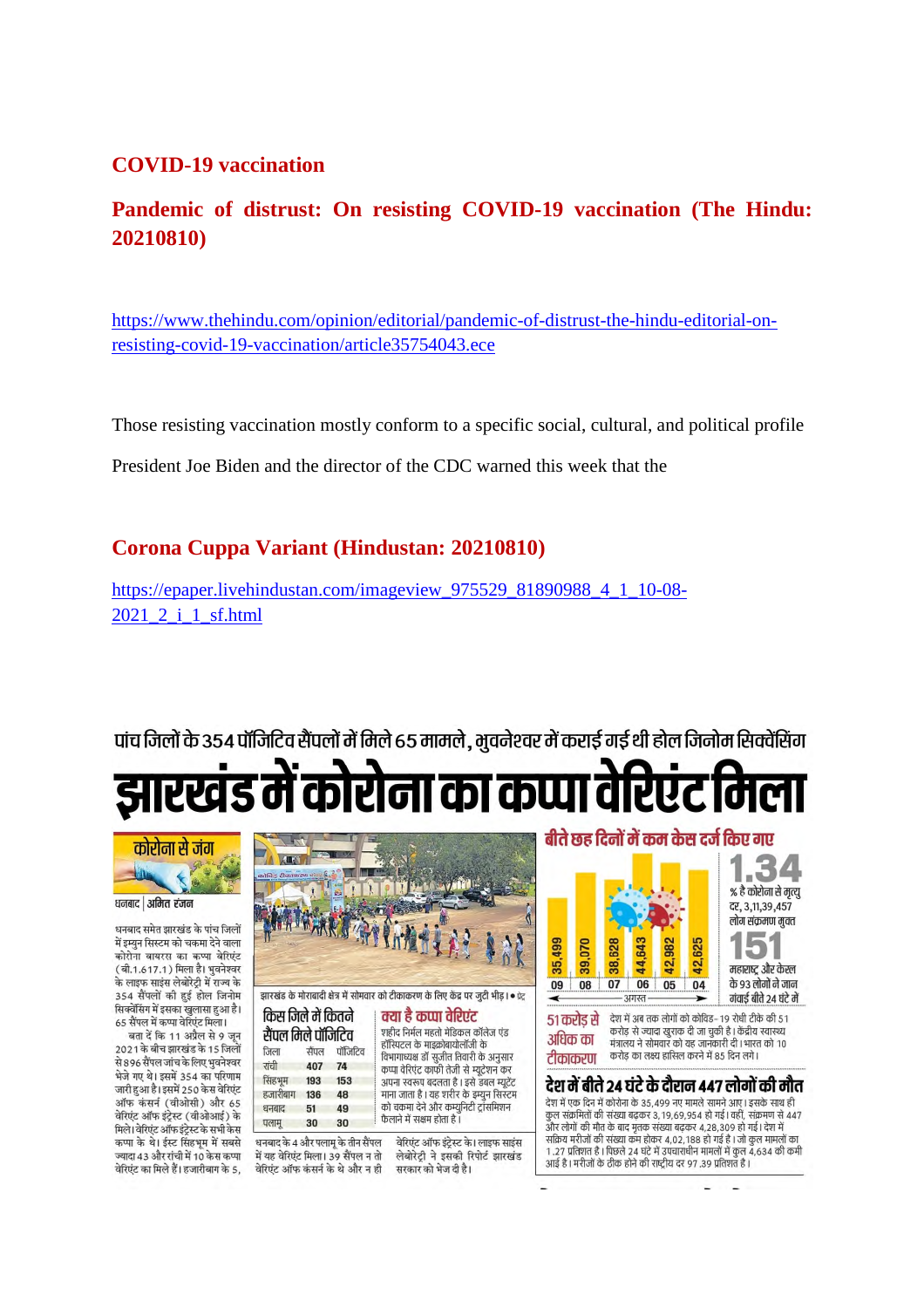### **Vaccines (Hindustan: 20210810)**

https://epaper.livehindustan.com/imageview\_975529\_81895066\_4\_1\_10-08- 2021\_2\_i\_1\_sf.html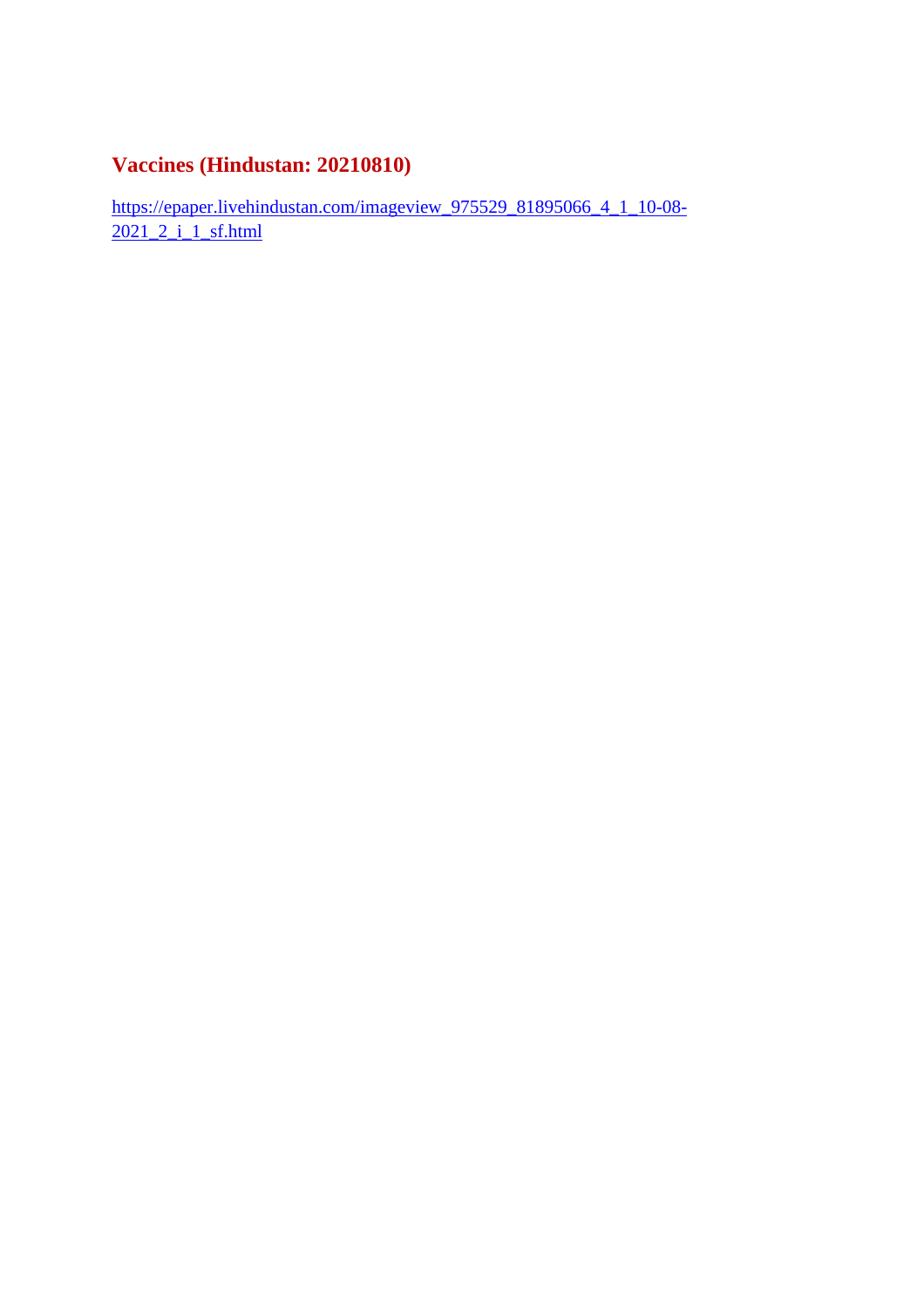# टीकों के आंकड़े सार्वजनिक करने को लेकर जवाब मांगा

### नई दिल्ली | विशेष संवाददाता

सुप्रीम कोर्ट ने कोविड-19 रोधी टीके के क्लीनिकल ट्रायल के आंकड़ों के खुलासे के संबंध में निर्देश देने का आग्रह करने वाली याचिका पर सोमवार को केंद्र तथा अन्य से जवाब मांगा। कई टीकों के बारे में कहा गया है कि ये टीके बिना किसी क्लीनिकल ट्रायल ही लोगों को लगाए जा रहे हैं और उनकी गुणवत्ता का कोई प्रमाण नहीं दिया गया है।

जस्टिस एल नागेश्वर राव की पीठ ने सुनवाई के दौरान कहा कि इस याचिका पर विचार करने का यह मतलब नहीं निकाला जाना चाहिए कि हम टीकों की क्षमता पर विश्वास नहीं कर रहे हैं। कोर्ट ने कहा कि एक ओर देश में वैक्सीन की कमी है, लेकिन अब हम ये दूसरे किस्म की विरोधी बात सुन रहे हैं, किसी भी स्थिति में हम वैक्सीनेशन की प्रक्रिया को नहीं रोकेंगे। पीठ ने याचिका पर सुनवाई करते हुए नोटिस जारी किया और चार सप्ताह में केंद्र एवं अन्य को इस संबंध में जवाब देने को कहा।

याचिका पर सुनवाई के दौरान अधिवक्ता प्रशांत भूषण ने कहा कि न तो यह टीका विरोधी याचिका है और न

सरकार ने भीड़ कम करने को क्या कदम उठाए : कोर्ट कोच्चि । केरल हाईकोर्ट ने राज्य सरकार से पूछा है कि उसने कोविड टीकाकरण केंद्रों पर भीड को कम करने के लिए क्या कदम उठाए हैं । मुख्य न्यायाधीश एस मणिकुमार और न्यायमूर्ति शाजी पी चाले की पीठ ने एक जनहित याचिका पर सुनवाई के दौरान यह सवाल पूछा है।

ही याचिकाकर्ता देश में कोविड-19 के टीकाकरण को रोकने का आग्रह कर रहा है। उन्होंने कहा कि पारदर्शिता की आवश्यकता है और आंकड़ों के खुलासे से सभी संदेह दूर हो जाएंगे।

उन्होंने कहा कि सरकार कई कल्याणकारी योजनाओं और सेवाओं को लेने के लिए टीकों की अनिवार्यता पर जोर दे रही है। जबकि तमाम आरटीआई अर्जियों में सरकार ने जवाब दिया है कि यह कवायद स्वैच्छिक है। इसके कारण कई स्थानों पर लोगों की नौकरी और सेवाओं पर बन आई है। उन्होंने कहा कि सरकार को टीकाकरण के बाद ट्रायल करने से रोक जाए।